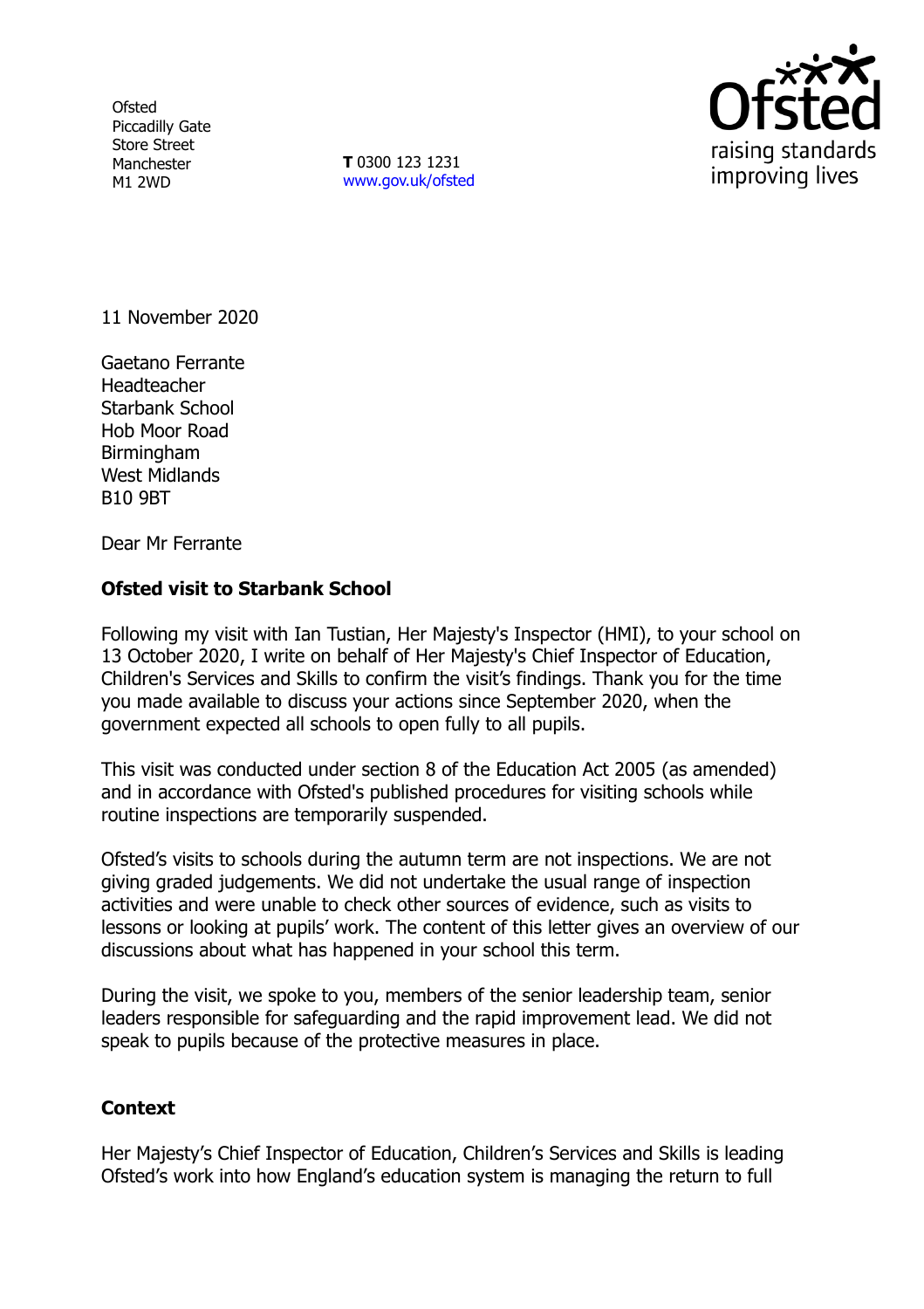

education for pupils following an extended break in formal schooling due to the COVID-19 (coronavirus) pandemic.

In undertaking this focused work, HMI are visiting a broad range of schools. HMI will visit a sample of:

- approximately 1,200 schools across all Ofsted grades (outstanding, good, requires improvement and inadequate)
- maintained schools, academies and free schools, special schools and centres of alternative provision, including those in cities, and coastal, town or rural communities.

The information from this visit will feed into Ofsted's national reporting so that the insights can be shared with the government and the education sector. We did not find any significant concerns during the visit. In such a case, an inspection report would be published on our website and available to parents and carers.

We did not consider your response to COVID-19 during the spring and summer terms 2020, when the school was not open to all pupils.

## **From this visit, inspectors noted that:**

- The school opened to all pupils on 7 September 2020. Pupils are attending on a full-time basis.
- You said that attendance is broadly in line with normal for this time of year. At the time of the visit, Reception children and pupils in Year 5 and parts of Year 6 were self-isolating.
- Teachers assessed pupils' new starting points across their subjects when they returned to school. You have used that information to make some changes to the school's normal curriculum.
- In the primary phase, leaders have introduced a 'recovery curriculum' to focus on reading, phonics and mathematics. All other subjects in the wider curriculum are being taught. During this time, these lessons are now shorter. Leaders plan to return to the school's normal curriculum as soon as possible.
- In the secondary phase, you have changed the allocated teaching time for some subjects. For example, pupils in Years 10 to 11 are now spending more time studying English and mathematics than previously. In other subjects like Spanish and humanities, pupils now have one hour less teaching time. Some of these changes are due to the school moving to a new curriculum model which is unrelated to the current COVID-19 pandemic.
- You have a system in place to deliver the school's curriculum remotely to all year groups should this be needed. You said that you are currently working on optimising that system to include direct online teaching for the secondary